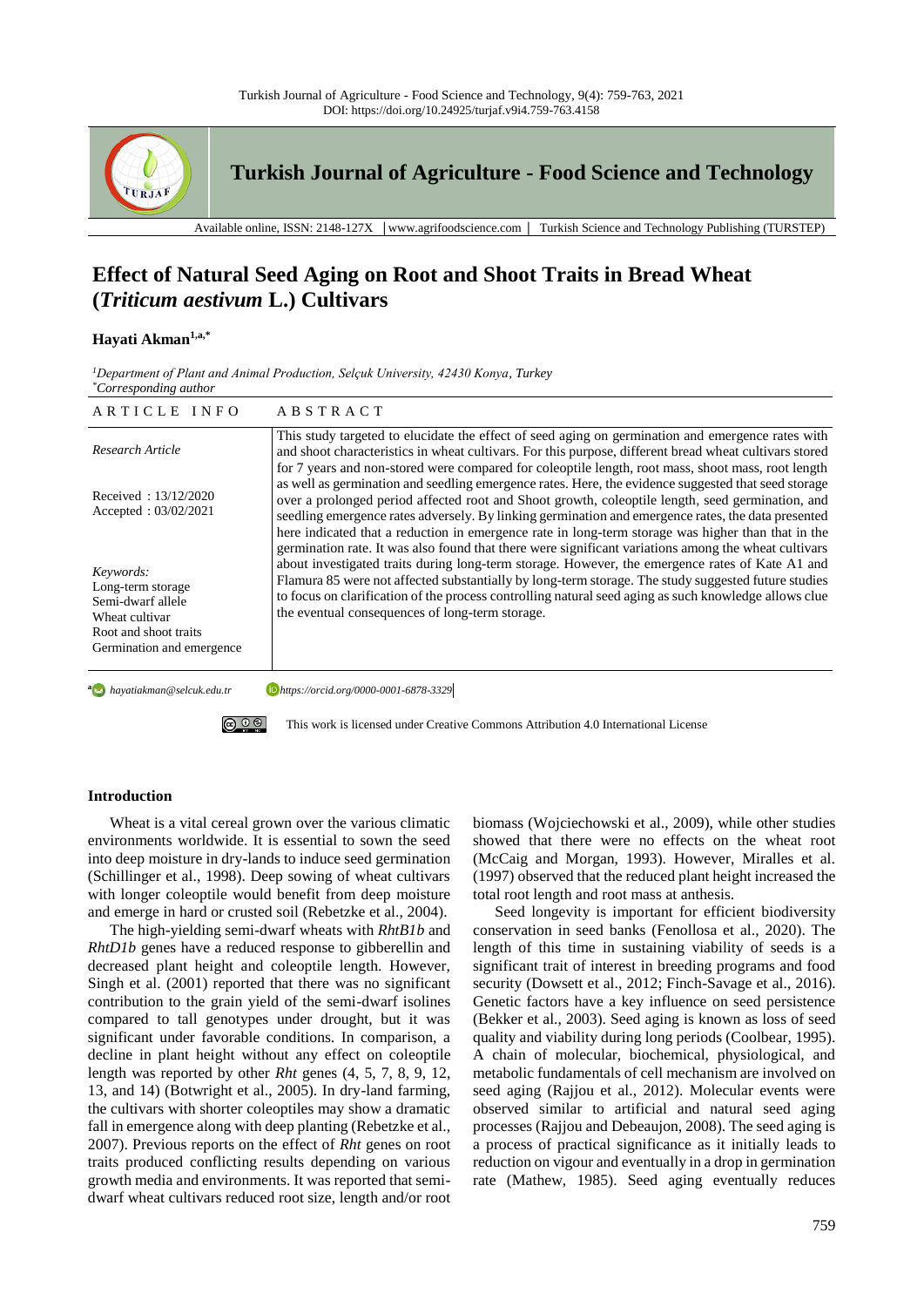emergence, seedling vigor, shoot, and dry weight and (Soltani et al., 2009).

This study aimed to elucidate the effect of seed aging on seed germination and seedling emergence traits, coleoptile length, root, and shoot traits at the early growth stage on seven years aged seeds of bread wheat cultivars.

#### **Materials and Methods**

The study was carried out at both laboratory and greenhouse conditions in 2017. Diverse 19 Turkish bread wheat cultivars were used as material. Table 1 indicates the presence of *RhtB1a*, *RhtB1b*, and *RhtD1b* genes (Yediay, 2009; Gummadov et al., 2015) in the cultivars. In the study, 7-year aged seeds stored at about 20-22°C by long-term storage and non-storage seeds were used to compare.

Germination and seedling emergence tests were made according to Soltani et al. (2009) with a few revisions. Germination test was conducted on Petri dishes on filter paper at 20°C under complete dark in the growth chamber. In the laboratory, germinated seeds were counted on the 4th d. For seedling emergence, seeds were sown to 3 cm depth into pots filled with a soil – peat mixture (70% soil and 30% peat) in the greenhouse. Emerged seeds were counted in the 7th d and 12th d. Data in germinated seeds and emerged seedlings were converted to percentage.

For coleoptile, root, and shoot length measurements, three seeds of each variety with no physical damage were line up in the middle of the paper towel, 1.5 cm apart and 8 cm from top and bottom. The paper towel and wax paper were rolled loosely, attached with a rubber band, and then designed vertically in a plastic box with holes at the base to drain excess water. The boxes were fully watered and kept for 14 days in constant darkness at 20°C under laboratory conditions. Coleoptile, root, and shoot lengths were measured with a ruler. Fresh roots were dehydrated with a towel paper and then weighted. The experiment was conducted with two repeats and three replications.

The study was arranged in a completely randomized block design, with three replicates for each treatment. Data were statistically analyzed using Analysis of Variance (ANOVA) with the software MSTAT-C (Russel, 1989). Comparisons between means were carried out using the Least Significant Difference (LSD) test at P<0.01. Percentage values were arcsine transformed before statistical analysis to correct for non-normal distribution.

Table 1. Semi-dwarfing genes in bread wheat cultivars included in the study

| Tuble 1. Benn a marting genes in slead wheat each rais included in the stad |                        |                        |                          |                         |                |                |                |  |
|-----------------------------------------------------------------------------|------------------------|------------------------|--------------------------|-------------------------|----------------|----------------|----------------|--|
| Cultivars                                                                   | RhtB1a                 | RhtB1b                 | RhtD1b                   | Cultivars               | RhtB1a         | RhtB1b         | RhtD1b         |  |
| Zencirci 2002                                                               | $^{+}$                 |                        |                          | Konya 2002              |                |                |                |  |
| Müfitbey                                                                    | $\overline{\text{ni}}$ | $\overline{\text{ni}}$ | $\overline{ni}$          | Bağcı 2002              |                |                |                |  |
| $G$ ün-91                                                                   | $^{+}$                 |                        | n <sub>1</sub>           | Eser                    |                |                | $n_{1}$        |  |
| Kate A1                                                                     | $^{+}$                 |                        | ۰                        | Atay 85                 |                |                |                |  |
| Kinaci 97                                                                   |                        |                        | $\overline{\phantom{0}}$ | Demir 2000              | $^+$           |                |                |  |
| Mızrak                                                                      | $^{+}$                 |                        | -                        | Bayraktar 2000          | $^+$           |                |                |  |
| Yakar 99                                                                    |                        |                        | ٠.                       | Ahmetağa                |                |                | n <sub>1</sub> |  |
| Harmankaya 99                                                               | $^+$                   |                        | Ξ.                       | Flamura 85              |                |                |                |  |
| Sönmez 2001                                                                 | $^+$                   |                        |                          | Tosunbey                | n <sub>1</sub> | n <sub>1</sub> | $n_{1}$        |  |
| Alparslan                                                                   | $^{+}$                 |                        |                          | ni shows no information |                |                |                |  |

#### **Results and Discussion**

Significant variations were found between long-term stored and control  $(P<0.01)$  seeds in terms of investigated traits. Besides, variety × storage interaction was found significant for all the traits  $(P<0.01)$ .

Coleoptile length of bread wheat cultivars ranged from 2.3 to 5.3 cm for long-term stored and 3.3 to 6.6 cm for the control (Table 2). Coleoptile length at long term seed storage was reduced markedly with an average length of 4 cm compared to control cultivars with a length of 5.1 cm (Table 2). Mohan et al. (2013) reported that the coleoptile length of 662 bread wheat accessions varied from 3.4 to 11.4 cm and emergence was related to coleoptile length, however, cultivars with coleoptiles longer than 9 cm had no significant importance for emergence. A previous research was consistent with results of average coleoptile length of non-storage cultivars in this study, reporting coleoptile length of 564 European winter wheat posed that 58% of genotypes possessed 3 to 6 cm coleoptile length and only 6.4% of them had coleoptiles longer than 8 cm, and the longest coleoptile length reached up to 10 cm (Liatukas and Ruzgas, 2011). In the study, seed-aging reduced the coleoptile length of wheat cultivars. The results were in accordance with Pandey et al. (2015) who

observed the effect of aging from 0 to 3 years on onion seeds, they obtained that coleoptile length and weight decreased with aging. In here, relationship between coleoptile length and seedling shoot length was weak for long-term storage  $(r^2=0.17; P<0.01)$  and strong for the control  $(r^2=0.70; P<0.01)$ . Moreover, the association between coleoptile length and shoot mass was found weak. The results presented here were in accordance with Mohan et al. (2013) who indicated a positive correlation between coleoptile length and emergence.

The longest coleoptile length was found in wheat cultivars including *RhtB1a* in long-term storage and control. Müfitbey and Konya 2002 cultivars though have *RhtB1b* dwarfing gene, their coleoptile length was above 5 cm. This proposed that a longer coleoptile in decreased plant height genotypes should have selected (Mohan et al. 2013). In addition, the coleoptile length of Zencirci 2002, Mızrak and Harmankaya 99 involving *RhtB1a* gene reduced most with long-term storage. Table 2 indicates the coleoptile length of control groups mostly existed in a range of 4-5.9 cm, while in long-term storage the coleoptile length in most cultivars was found in range of 3-4.9 cm.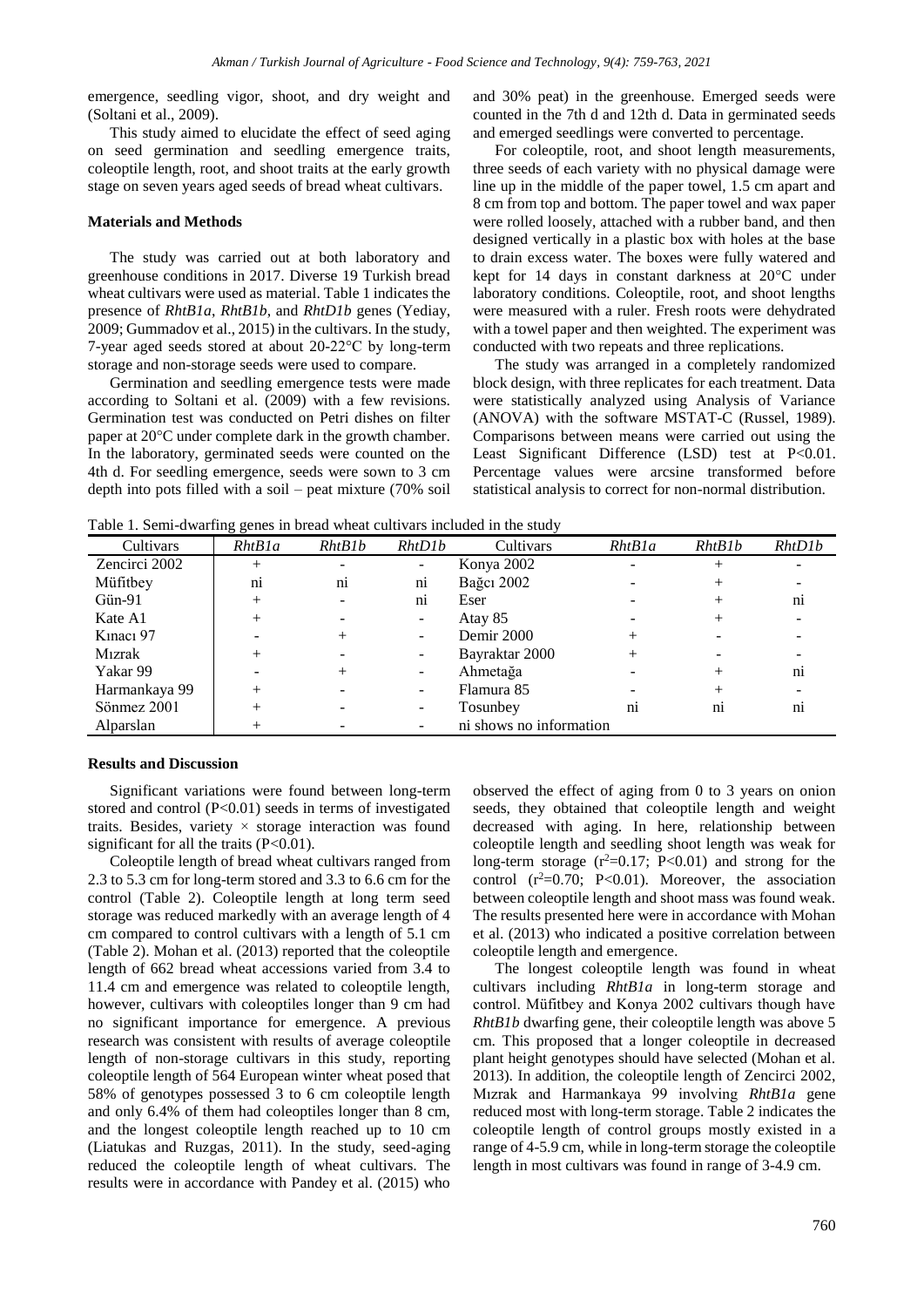|                              | Coleoptile length  |                    | Shoot length          |                     | Root length           |                       | Shoot mass            |                       |
|------------------------------|--------------------|--------------------|-----------------------|---------------------|-----------------------|-----------------------|-----------------------|-----------------------|
| Cultivars                    |                    | (cm)               | (cm)                  |                     | (cm)                  |                       | (g)                   |                       |
|                              | <b>LTS</b>         | Control            | <b>LTS</b>            | Control             | <b>LTS</b>            | Control               | <b>LTS</b>            | Control               |
| Zencirci 2002                | $3.5^{j-m}$        | $6.4^{ab}$         | $20.5^{\text{c-f}}$   | $25.0^{ab}$         | $18.3^{\text{e-k}}$   | $21.1^{a-e}$          | $0.22$ <sup>abc</sup> | 0.24 <sup>a</sup>     |
| Müfitbey                     | 5.3 <sup>cde</sup> | 5.5 <sup>bcd</sup> | $20.8^{\text{c-f}}$   | $21.5^{b-e}$        | $16.5^{j-m}$          | $19.6^{b-i}$          | $0.12$ <sup>jkl</sup> | $0.17^{\text{e-h}}$   |
| Gün-91                       | 5.3 <sup>cde</sup> | 6.6 <sup>a</sup>   | $16.0^{g-k}$          | 23.7 <sup>abc</sup> | $14.7^{mno}$          | $19.2^{d-k}$          | 0.10 <sup>kl</sup>    | $0.21^{a-d}$          |
| Kate A1                      | $4.9c-g$           | $5.0c-g$           | 21.6 <sup>bcd</sup>   | 22.2 <sup>bcd</sup> | $22.5^{ab}$           | $21.3^{a-d}$          | $0.16^{f-i}$          | 0.14 <sup>hij</sup>   |
| Kinaci 97                    | 3.0 <sup>lmn</sup> | $4.8^{\text{c-h}}$ | 9.3 <sup>m</sup>      | $18.8^{d-g}$        | $12.7^{no}$           | $20.2^{a-g}$          | $0.12^{jk}$           | $0.19^{c-f}$          |
| <b>M</b> izrak               | 2.9 <sup>mn</sup>  | 5.5 <sup>bcd</sup> | $17.8^{f-i}$          | $23.6$ abc          | $12.2^{\circ}$        | $18.2^{\text{e-k}}$   | 0.14 <sup>hij</sup>   | $0.17e^{-h}$          |
| Yakar 99                     | 3.3 <sup>klm</sup> | $3.7i-m$           | 13.6 <sup>jkl</sup>   | $16.4^{g-j}$        | $16.5^{j-m}$          | $18.5^{d-k}$          | $0.13$ <sup>ijk</sup> | $0.16^{f-i}$          |
| Harmankaya 99                | $2.3^n$            | $4.3^{f-j}$        | $16.6^{g-j}$          | $17.6^{f-I}$        | $21.3^{a-d}$          | $22.2$ <sup>abc</sup> | $0.13$ <sup>ijk</sup> | $0.18^{d-g}$          |
| Sönmez 2001                  | $4.7^{\text{d-h}}$ | 5.7 <sup>abc</sup> | $17.7^{f-i}$          | 22.1 <sup>bcd</sup> | $17.3g-m$             | $20.5^{a-f}$          | $0.19^{c-f}$          | $0.23^{ab}$           |
| Alparslan                    | $4.8c-h$           | $5.0c-g$           | 12.3 <sup>lm</sup>    | $15.4^{g-1}$        | $15.2^{\text{lmn}}$   | $19.1^{d-k}$          | 0.08 <sup>1</sup>     | $0.13$ <sup>ijk</sup> |
| Konya 2002                   | $3.9^{h-1}$        | $5.2^{c-f}$        | $14.6^{h-1}$          | $17.9^{\text{e-h}}$ | $17.3^{g-m}$          | $18.8^{d-k}$          | $0.16^{f-i}$          | 0.22 <sup>abc</sup>   |
| Bağcı 2002                   | $3.9^{h-1}$        | $4.3^{f-j}$        | $14.2^{i-1}$          | $17.4^{f-I}$        | $17.1^{h-m}$          | $18.7^{\text{d-k}}$   | $0.17^{\text{e-h}}$   | $0.20^{b-e}$          |
| Eser                         | 3.1 <sup>lmn</sup> | $4.7^{d-h}$        | $13.1^{jkl}$          | $17.5^{f-I}$        | $17.3^{g-m}$          | $20.0^{a-h}$          | 0.10 <sup>kl</sup>    | 0.14 <sup>hij</sup>   |
| Atay 85                      | $3.5^{j-m}$        | $4.2^{g-k}$        | $15.1h-1$             | $16.7^{g-j}$        | $19.6^{b-i}$          | $20.6^{a-f}$          | $0.15^{g-j}$          | $0.12^{jk}$           |
| Demir 2000                   | 5.3 <sup>cde</sup> | 6.6 <sup>a</sup>   | $16.6^{g-j}$          | 26.0 <sup>a</sup>   | $18.3^{\text{e-k}}$   | 22.7 <sup>a</sup>     | $0.17^{\text{e-h}}$   | $0.19^{c-f}$          |
| Bayraktar 2000               | $4.5^{e-i}$        | 5.7 <sup>abc</sup> | $17.7^{f-i}$          | $20.9^{\text{c-f}}$ | $16.4^{\mathrm{klm}}$ | $19.4^{c-j}$          | $0.13$ <sup>ijk</sup> | $0.18^{d-g}$          |
| Ahmetağa                     | 3.2 <sup>lmn</sup> | 3.3 <sup>klm</sup> | $12.5$ <sup>klm</sup> | $14.3h-1$           | $15.1^{1-0}$          | $18.8^{d-k}$          | 0.14 <sup>hij</sup>   | 0.14 <sup>hij</sup>   |
| Flamura 85                   | $4.5^{e-i}$        | $4.9c-g$           | $14.8h-1$             | $17.4^{f-I}$        | $15.2^{lmn}$          | $20.1^{a-g}$          | $0.13^{ijk}$          | 0.14 <sup>hij</sup>   |
| Tosunbey                     | $4.6^{d-i}$        | $5.0c-g$           | $16.7g-j$             | $17.3^{f-I}$        | $16.8^{i-m}$          | $18.0^{f-1}$          | $0.15^{g-j}$          | $0.16^{f-i}$          |
| Mean                         | 4.0 <sup>B</sup>   | $5.1^{\rm A}$      | 15.9 <sup>B</sup>     | $19.6^{\rm A}$      | 17.0 <sup>B</sup>     | 19.9 <sup>A</sup>     | 0.14 <sup>B</sup>     | 0.17 <sup>A</sup>     |
| LSD $_{0.01}$ (C $\times$ T) |                    | 0.91               |                       | 3.7                 |                       | 3.0                   |                       | 0.03                  |
| CV(%)                        |                    | 9.3                |                       | 9.7                 |                       | 7.5                   |                       | 22.3                  |

Table 2. Coleoptile length, shoot length, root length, and shoot mass in long-term storage (LTS) and control (non-storage seed) of bread wheat cultivars

The shoot length of different wheat cultivars in longterm storage and control had a wide range of variation, varying from 9.3 to 20.8 cm and 14.3 to 26 cm, respectively (Table 2). Significant contributors to plant height variation are *RhtB1* and *RhtD1* with 15.5 and 40.9%, respectively (Würschum et al. 2015). Yediay (2009) found that *RhtB1b*  was present in 37% of Turkish bread wheat, but *RhtD1b* was found in only one accession. In the study, cultivars with *RhtB1b* generally had shorter seedling height with a few exceptions. These results further revealed that the shoot length of cultivars importantly reduced at long-term storage with an average data of 15.9 cm compared to that of 19.6 cm at control (Table 2). This trend aligned with previous studies documenting a reduction in shoot length with the aged seeds (Nagel et al., 2015).

It was found in a wide range of variation among the cultivars in terms of shoot mass. The findings indicated that shoot mass varied from 0.08 to 0.22 g for long-term storage and 0.12 to 0.24 g for control (Table 2). In the present study, Alpaslan and Zencirci 2002 were ranked low and high for shoot mass in both long-term storage and control, respectively. A close look at the data in Table 2 suggested that average shoot mass was declined by long-term storage with 0.14 g compared to control with 0.17 g. The results were confirmed by results of Kandil et al. (2013) that indicated a decline in root length, shoot length, and shoot mass through long-term storage in soybean.

Significant variation in root length was found among the cultivars, ranging from 12.2 to 22.5 cm for long-term storage and 18 to 22.7 cm for control (Table 2). Inconsistent variation in root length between semidwarfing lines and the control lines were also reported by McCaig and Morgan (1993). The longest root length in the seedling stage was found in Kate A1, Harmankaya 99, and

Atay 85 for long-term storage, while it was observed in Kate A1, Harmankaya 99, and Demir 2000 among control cultivars. Mızrak cultivar was ranked the lowest in longterm storage and control. With regard to long-term storage, root length was lowered substantially in the aged cultivars (Table 2). Root length of control groups mostly existed in a range of 18-22.7 cm, while in long-term storage most of the cultivars in terms of root length were accumulated. A similar result was also reported a decline in root length of maize with increasing aging duration (Kandil et al., 2013).

Here, there were significant variations for root mass among the cultivars, ranging from 0.04 to 0.11 g for longterm storage and 0.04 to 0.13 g for control, as previously reported by Nevo and Chen (2014) in bread wheat and Waines (2012) in spring wheat (Table 3). Effect on seedling root mass of *RhtB1b* or *RhtB1a* alleles was inconsistent for both long-term storage and control. The observed variation for root mass contributed to contrasted behavior under long-term storage. Thereby, long-term storage led to a decline in root mass with average results as opposed to control (Table 3).

Compared with other bread wheat cultivars in this study, germination rates ranged from 45 to 100% for longterm storage and 85 to 100 % for control (Table 3). The average germination rate of cultivars was 81.9% for longterm storage and 97% for control (Table 3). These results confirmed the findings of Hay et al. (2013) that indicated high germination (>70%) and variable for germinated rice seeds stored for up to 30 years. In addition, seedling emergence in 7th d varied from 15 to 90% and 53.3 to 100% for control, whereas seedling emergence at 12th d was a range from 20 to 93.3% for long-term storage and 66.7 to 100% for control. The experiments performed here clearly demonstrated that bread wheat cultivars responded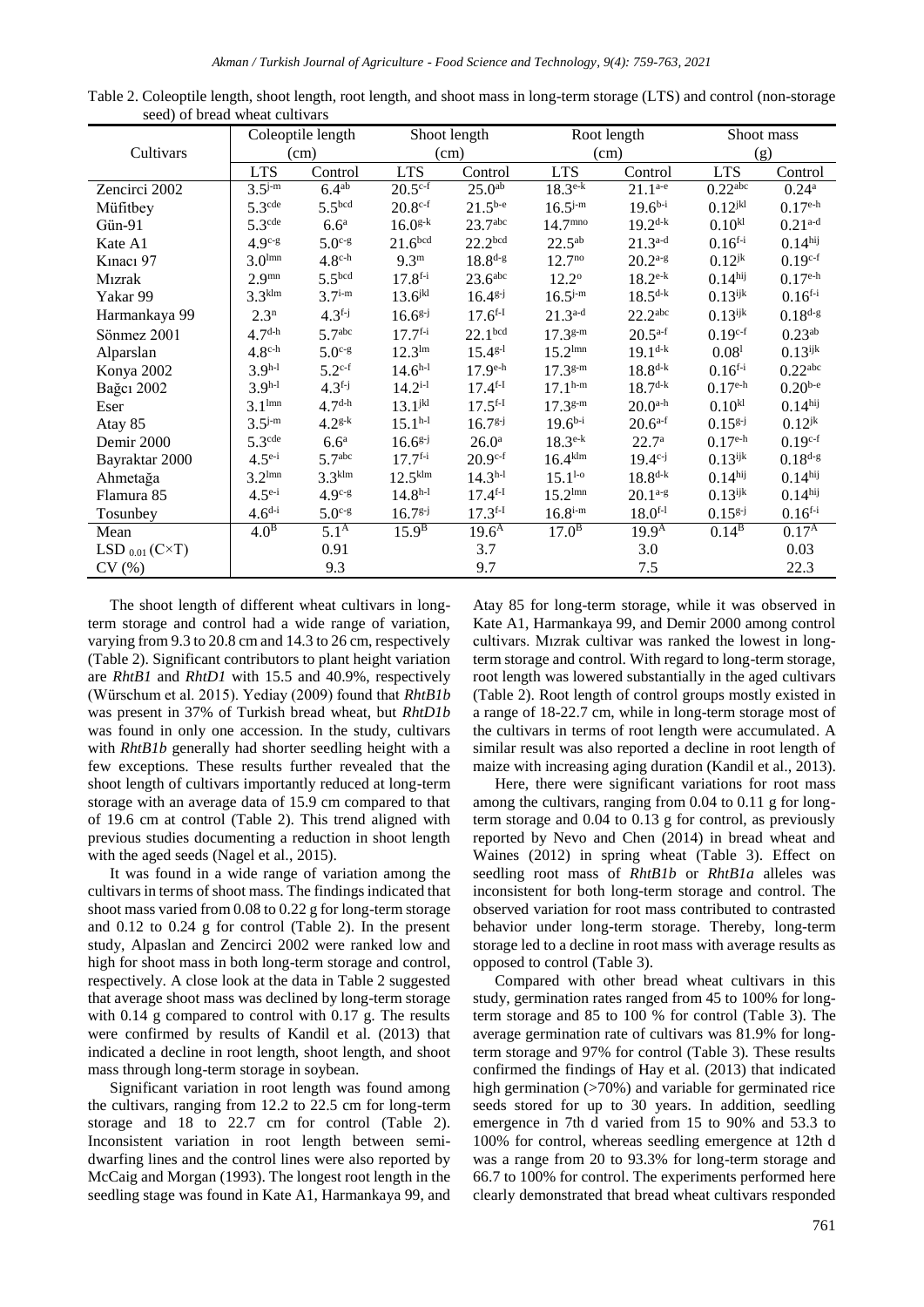distinctively to long term-storage with regard to germination and emergence rates. Alparslan, Bağcı 2002 and Yakar 99 had very low germination and emergence rates, however, several bread wheat cultivars such as Zencirci 2002, Müfitbey, Kınacı 97, Mızrak, Harmankaya 99, Konya 2002, Bayraktar 2002 and Ahmetağa possessed low emergence rates despite relatively high germination rate. Kate A1 and Flamura 85 were ranked high for germination and emergence rates that were not declined distinguishably with long-term storage.

A substantial reduction in aged seed in terms of germination and emergence rates was also reported by Badawi et al. (2007). Seedling emergence together with

vigorous early growth improves stand establishment, ground cover, and reduces moisture evaporation loss (Pandey et al., 2015). Consumption of the seed starch reserve due to continual respiration deteriorated the seed quality, affecting germination and emergence (Wang et al., 2018). Besides, the seedling rate in sorghum after storage for 10 months was 78% higher than storage for12 months with 59.5% (Timotiwu et al., 2017). The results presented here showed that seed aging through the long-term storage impaired germination and seedling emergence rates significantly in the majority of cultivars with two exceptions (Table 3).

Table 3. Root mass, seed germination, and seedling emergence rates in long-term storage (LTS) and control (non-storage seed) of bread wheat cultivars

|                              | Root mass            |                      | Germination rate      |                       | Seedling rate-7 d   |                       | Seedling rate -12 d           |                    |  |
|------------------------------|----------------------|----------------------|-----------------------|-----------------------|---------------------|-----------------------|-------------------------------|--------------------|--|
| Cultivars                    |                      | (g)                  |                       | (%)                   |                     | (% )                  |                               | (% )               |  |
|                              | <b>LTS</b>           | Control              | <b>LTS</b>            | Control               | <b>LTS</b>          | Control               | <b>LTS</b>                    | Control            |  |
| Zencirci 2002                | 0.05 <sup>hi</sup>   | $0.04^{i}$           | $90.0^{a-d}$          | $100.0^{\text{a}}$    | 25.0 <sup>hij</sup> | 86.7abc               | $28.3^{\overline{\text{hi}}}$ | 90.0 <sup>a</sup>  |  |
| Müfitbey                     | 0.07 <sup>fg</sup>   | 0.09 <sup>de</sup>   | $85.0$ <sup>cde</sup> | $85.0$ <sup>cde</sup> | 30.0 <sup>ghi</sup> | 91.7 <sup>abc</sup>   | $48.3^{d-g}$                  | 91.7 <sup>a</sup>  |  |
| Gün-91                       | 0.08 <sup>ef</sup>   | 0.08 <sup>ef</sup>   | 97.7 <sup>a</sup>     | 100.0 <sup>a</sup>    | $53.3^{\text{de}}$  | 90.0 <sup>abc</sup>   | $55.0$ <sup>cde</sup>         | 91.7 <sup>a</sup>  |  |
| Kate A1                      | $0.07$ <sup>fg</sup> | 0.10 <sup>cd</sup>   | $98.3^{a}$            | 100.0 <sup>a</sup>    | 90.0 <sup>abc</sup> | 90.0 <sup>abc</sup>   | $93.3^{a}$                    | 95.0 <sup>a</sup>  |  |
| Kinaci 97                    | 0.05 <sup>hi</sup>   | 0.08 <sup>ef</sup>   | $68.3^{gh}$           | 100.0 <sup>a</sup>    | $16.7^{ij}$         | $93.3^{ab}$           | $38.3^{\text{e-h}}$           | 95.0 <sup>a</sup>  |  |
| <b>M</b> <sub>1</sub> zrak   | $0.04^{i}$           | $0.07$ <sup>fg</sup> | $96.7^{ab}$           | $100.0^{\rm a}$       | 41.7 <sup>efg</sup> | 86.7abc               | $46.7d-g$                     | 88.3 <sup>a</sup>  |  |
| Yakar 99                     | 0.06 <sup>gh</sup>   | $0.11$ bc            | 61.7 <sup>hi</sup>    | $98.3^{a}$            | 30.0 <sup>ghi</sup> | 90.0 <sup>abc</sup>   | 35.0 <sup>ghi</sup>           | 95.0 <sup>a</sup>  |  |
| Harmankaya 99                | 0.09 <sup>de</sup>   | 0.09 <sup>de</sup>   | 100.0 <sup>a</sup>    | $98.3^{a}$            | $15.0^{j}$          | 86.7 <sup>abc</sup>   | $36.7^{f-i}$                  | 91.7 <sup>a</sup>  |  |
| Sönmez 2001                  | 0.08 <sup>ef</sup>   | $0.07$ <sup>fg</sup> | 70.0 <sup>gh</sup>    | 100.0 <sup>a</sup>    | 50.0 <sup>de</sup>  | 90.0 <sup>abc</sup>   | $53.3^{c-f}$                  | 95.0 <sup>a</sup>  |  |
| Alparslan                    | 0.06 <sup>gh</sup>   | $0.04^{i}$           | $45.0^{j}$            | 100.0 <sup>a</sup>    | $15.0^{j}$          | 91.7 <sup>abc</sup>   | 28.3 <sup>hi</sup>            | 96.7 <sup>a</sup>  |  |
| Konya 2002                   | $0.11^{bc}$          | 0.09 <sup>de</sup>   | 76.7 <sup>efg</sup>   | 100.0 <sup>a</sup>    | 21.7 <sup>hij</sup> | 90.0 <sup>abc</sup>   | $36.7^{f-i}$                  | 90.0 <sup>a</sup>  |  |
| <b>Bağcı</b> 2002            | 0.05 <sup>hi</sup>   | $0.07$ <sup>fg</sup> | $55.0^{ij}$           | 100.0 <sup>a</sup>    | 18.3 <sup>hij</sup> | 78.3c                 | $20.0^{i}$                    | 86.7 <sup>a</sup>  |  |
| Eser                         | 0.10 <sup>cd</sup>   | 0.09 <sup>de</sup>   | $95.0$ abc            | 100.0 <sup>a</sup>    | 46.7 <sup>de</sup>  | $88.3$ <sup>abc</sup> | $50.0^{\circ}$ -g             | 88.3 <sup>a</sup>  |  |
| Atay 85                      | 0.06 <sup>gh</sup>   | $0.12^{ab}$          | 81.7 <sup>def</sup>   | 98.3 <sup>a</sup>     | 55.0 <sup>de</sup>  | 60.0 <sup>d</sup>     | 56.7 <sup>cd</sup>            | 66.7 <sup>bc</sup> |  |
| Demir 2000                   | 0.08 <sup>ef</sup>   | $0.13^a$             | $90.0^{a-d}$          | $96.7^{ab}$           | 45.0 <sup>ef</sup>  | $88.3$ <sup>abc</sup> | $55.0$ <sup>cde</sup>         | 91.7 <sup>a</sup>  |  |
| Bayraktar 2000               | 0.08 <sup>ef</sup>   | $0.11^{bc}$          | $71.7$ <sup>fgh</sup> | 100.0 <sup>a</sup>    | $28.3^{g-j}$        | 100.0 <sup>a</sup>    | $36.7f-i$                     | 100.0 <sup>a</sup> |  |
| Ahmetağa                     | $0.07$ <sup>fg</sup> | 0.10 <sup>cd</sup>   | 78.3efg               | $91.7^{a-d}$          | 31.7 <sup>fgh</sup> | 53.3 <sup>de</sup>    | $40.0$ <sup>d-h</sup>         | 66.7 <sup>bc</sup> |  |
| Flamura 85                   | 0.09 <sup>de</sup>   | 0.11 <sup>bc</sup>   | $95.0$ abc            | 93.3abc               | $80.0^{bc}$         | $83.3^{bc}$           | $83.3^{ab}$                   | 86.7 <sup>a</sup>  |  |
| Tosunbey                     | 0.08 <sup>ef</sup>   | 0.08 <sup>ef</sup>   | $86.7^{b-e}$          | $98.3^{a}$            | 51.7 <sup>de</sup>  | 85.0 <sup>bc</sup>    | $55.0$ <sup>cde</sup>         | 88.3 <sup>a</sup>  |  |
| Mean                         | $0.07^{B}$           | 0.09 <sup>A</sup>    | $81.\overline{9^B}$   | $97.0^{A}$            | $43.7^{\rm B}$      | 82.9 <sup>A</sup>     | $51.3^B$                      | 87.0 <sup>A</sup>  |  |
| LSD $_{0.01}$ (C $\times$ T) |                      | 0.02                 |                       | 10.3                  |                     | 14.5                  |                               | 18.1               |  |
| CV(%)                        |                      | 27.1                 |                       | 7.6                   |                     | 10.1                  |                               | 13.0               |  |

Here it was demonstrated that seed aging by long-term storage reduced seed germination and seedling emergence rates with shoot, coleoptile, and root length and shoot mass. Seedling emergence rate was the most affected trait when it was compared to other growth features. Furthermore, a significant variation among the cultivars in terms of investigated traits was found. Seedling emergence rates of Kate A1 and Flamura 85 cultivars were not observed a noticeable reduction during long-term storage. Compared to wheat cultivars in this study, coleoptile length and shoot length was substantially decreased in cultivars with the *RhtD1a* gene as opposed to semi-dwarf cultivars. In the study, though an important reduction in cultivars was not found in terms of germination rate with few exceptions, the decline in seedling emergence rates was significant. Based on the results of the current study, it was suggested that the seed rate in sowing should be increased for stand establishment when seeds were stored in prolonged periods under high ambient room temperature.

### **References**

- Badawi MA, Seadh SE, Abido WAE, Hasan RM. 2017. Effect of storage treatments on wheat storage. International Journal of Advanced Research in Biological Sciences, 4: 78-91. Doi: 10.22192/ijarbs
- Bekker RM, Bakker JP, Ozinga WA, Thompson K.,2003. Seed traits: essential for understanding seed longevity. Aspects of Applied Biology, 69(1): 1–9.
- Botwright TL, Rebetzke GJ, Condon AG, Richards RA. 2005. Influence of the gibberellin-sensitive *rht8* dwarfing gene on leaf epidermal cell dimensions and early vigour in wheat (*Triticum aestivum* L.). Annals of Botany, 95: 631–639. Doi: 10.1093/aob/mci069
- Coolbear P. 1995. Mechanism of seed deterioration, in basic mechanisms and agricultural implications  $-$  ed. A. S. Basra (New York, NY: Food Product Press), 223–277.
- Dowsett C, James T, Trivedi P. 2012. Adaption of a technique for the accelerated aging of weed seeds to evaluate their longevity. New Zealand Plant Protection, 65: 69–73. Doi: 10.30843/nzpp.2012.65.5427.